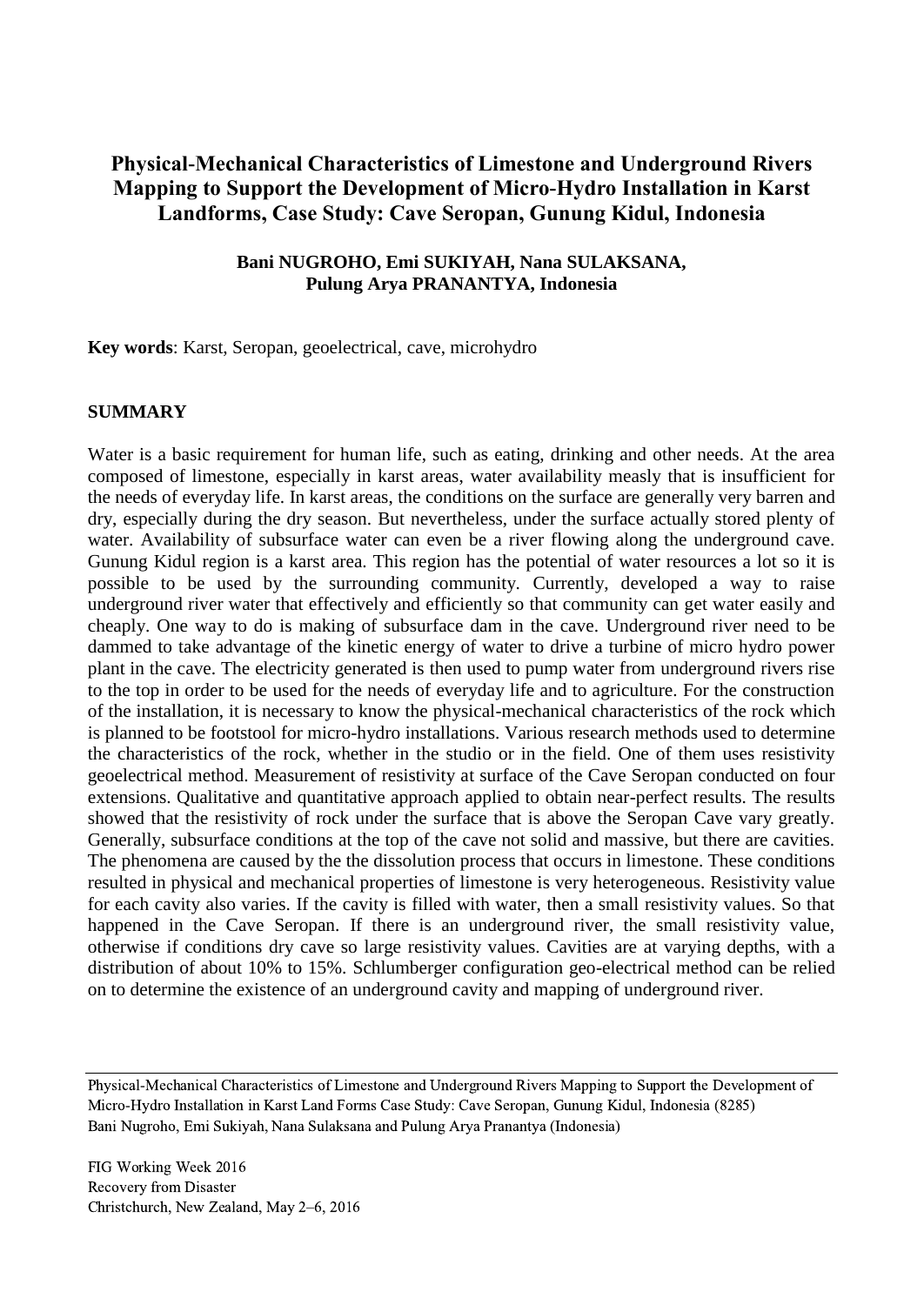# **Physical-Mechanical Characteristics of Limestone and Underground Rivers Mapping to Support the Development of Micro-Hydro Installation in Karst Landforms, Case Study: Cave Seropan, Gunung Kidul, Indonesia**

### **Bani NUGROHO, Emi SUKIYAH, Nana SULAKSANA, Pulung Arya PRANANTYA, Indonesia**

# **1. INTRODUCTION**

Cave Seropan is one of the caves in the karst area of Gunung Kidul District, located about 45 km Southeast of Yogyakarta. Based on the results of the British government consultant in 1980 showed that in Gunung Kidul found a large amount of water collecting in the basement, in the form of an underground river (Anonymous. 2009). There are four sources of underground rivers with sufficient discharge, the water source Baron 1,080 liters per second, the water source Bribin 1,000 liters per second, the water source Seropan 800 liters per second and water source at Ngobaran 135 liters per second (Anonymous. 2009).

Follow-up of these findings, the Ministry of Research and Education of the Government of the Federation of German via Institute for Water Resources Management, Hydraulic and Rural Engineering Karlsruhe University carried out an intensive survey of the utilization and management of underground water (KIT, 2010). The survey results conclude that the underground river water should be used for the purposes on the surface, such as a water supply for the purposes of daily life. For those reasons, the underground river water should be raised to the surface. Ways to raise the water if pumped using a conventional pump would be very expensive so it is planned to make the weir below the ground. The water flow of underground river dammed then used to drive the microhydro installations, so as to generate the electricity used to pump water to the surface. For the construction of the micro-hydro installations, need some engineering geological studies, which are to determine subsurface conditions around the cave Seropan with geoelectric method.

# **2. METHODOLOGY**

### **2.1 Kasrtification**

Karst is a term in German, originating from the Slovenian language, namely Kras, which means barren rocky land. Karst is an area with typical hydrologic conditions as a result of rock-soluble and has a well-developed secondary porosity (Ford and Williams, 1989), characterized by several things:

- There is a closed basin or dry valleys in various sizes and shapes.
- Drainage on the surface is rarely found.
- The presence of cave from the underground drainage system.

Karstification is a karst land formation process, which is dominated by the dissolution process at rocks containing carbonate, generally is limestone. Limestone dissolution process begins with dissolution of  $CO_2$  in water, forming  $H_2CO_3$ .  $H_2CO_3$  solution is not stable and will decompose into

Physical-Mechanical Characteristics of Limestone and Underground Rivers Mapping to Support the Development of Micro-Hydro Installation in Karst Land Forms Case Study: Cave Seropan, Gunung Kidul, Indonesia (8285) Bani Nugroho, Emi Sukiyah, Nana Sulaksana and Pulung Arya Pranantya (Indonesia)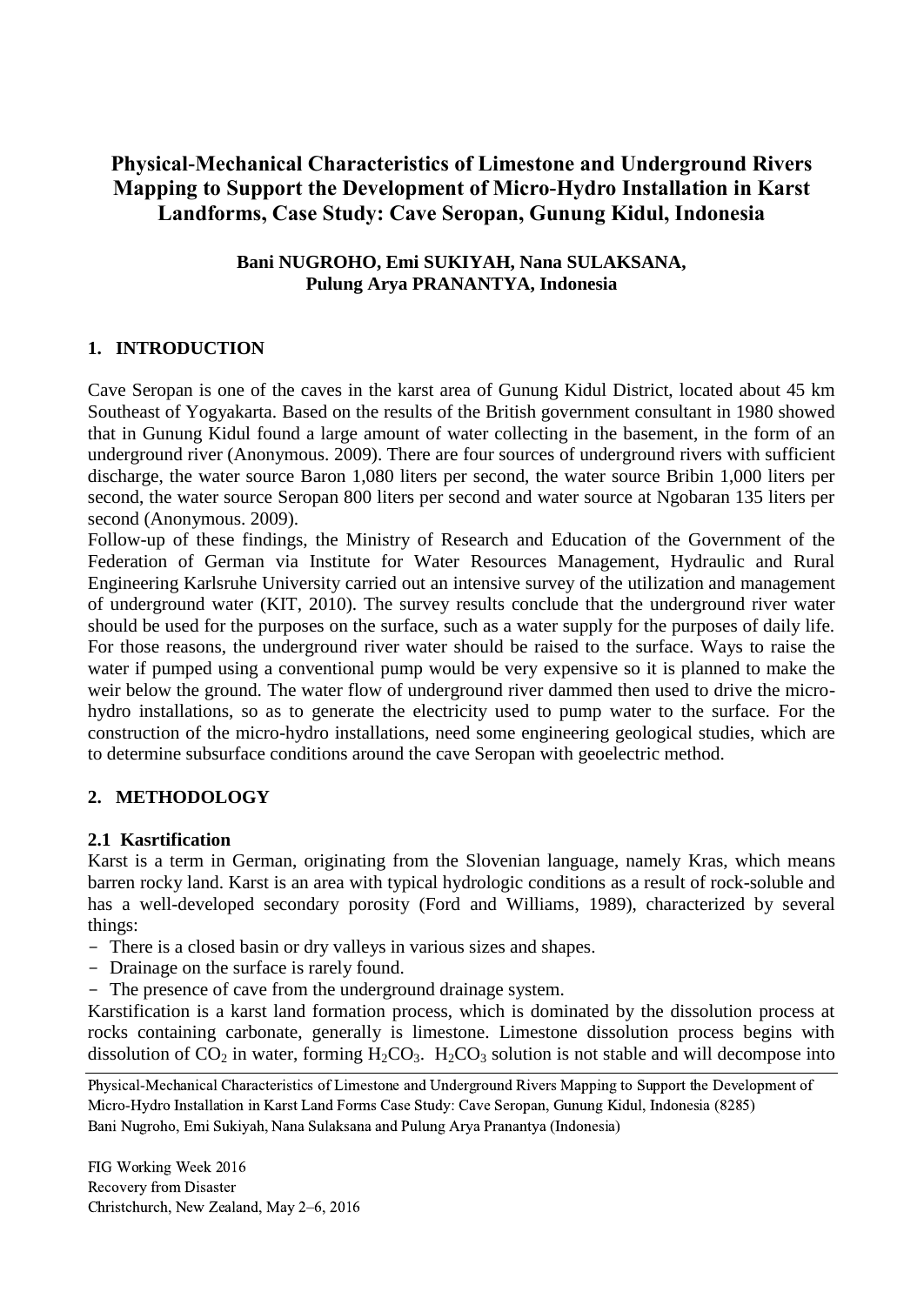H- and  $HCO<sub>3</sub><sup>2</sup>$ . H-ions were then deciphering CaCO<sub>3</sub> into Ca<sup>2+</sup> and HCO<sub>3</sub>. In short, the dissolution process was formulated by a chemical reaction in formula 1.

CaCO<sup>3</sup> + H2O + CO<sup>2</sup> Ca2+ + 2HCO<sup>3</sup> ......................................................... (1)

This solution can occur on the surface or in the body of limestone, so as to form holes. Karstification influenced by two factors, namely controlling and driving factors (Ford and Williams, 1989). Controlling factor is the factors that determine whether or not a process of karstification took place, among others are (Koesoemadinata, 1987):

- Rocks containing carbonate and soluble, compact, thick, and have a lot of fractures.
- High rainfall.
- The rocks exposed at a height that allows the development of circulating water or drainage vertically.

The driving factor is a factor that can determine the speed and perfection process of karstification. Included in this factor is temperature and vegetation cover. Process by rain water on the surface of the limestone will produce a landscape that is typical, i.e. lapies, conical hills, doline, karst lakes, sinkholes, and blind valley. Furthermore, the processes of dissolution develop into sub surface that produces endokarst. The processes produce a series of cave passage network with varying types and sizes. The cave passage network formed cave system, and generally there is also an underground river system flowing in the hallway cave. All the landscape when found in a limestone region is proof that the process is in progress actively karstification.



Figure 1. Variation of eksokarst and endokarst (Ford and Williams, 1989)

### **2.2. Geo-electricity Method**

Geo-electricity is a geophysical method to determine changes in resistivity layer of rock below the surface by flowing high voltage DC electric current into the ground (Telford et. al, 1976). This injection of electrical current flow using two electrodes A and B are inserted into the ground at a certain distance. The longer the distance of the electrodes A and B will cause a flow of electrical current can penetrate the deeper layers of rock.

The flow of electric current will cause the voltage in the soil or rock. Voltage that occurs on the surface was measured using a multi meter connected through two pieces of voltage electrodes M

Physical-Mechanical Characteristics of Limestone and Underground Rivers Mapping to Support the Development of Micro-Hydro Installation in Karst Land Forms Case Study: Cave Seropan, Gunung Kidul, Indonesia (8285) Bani Nugroho, Emi Sukiyah, Nana Sulaksana and Pulung Arya Pranantya (Indonesia)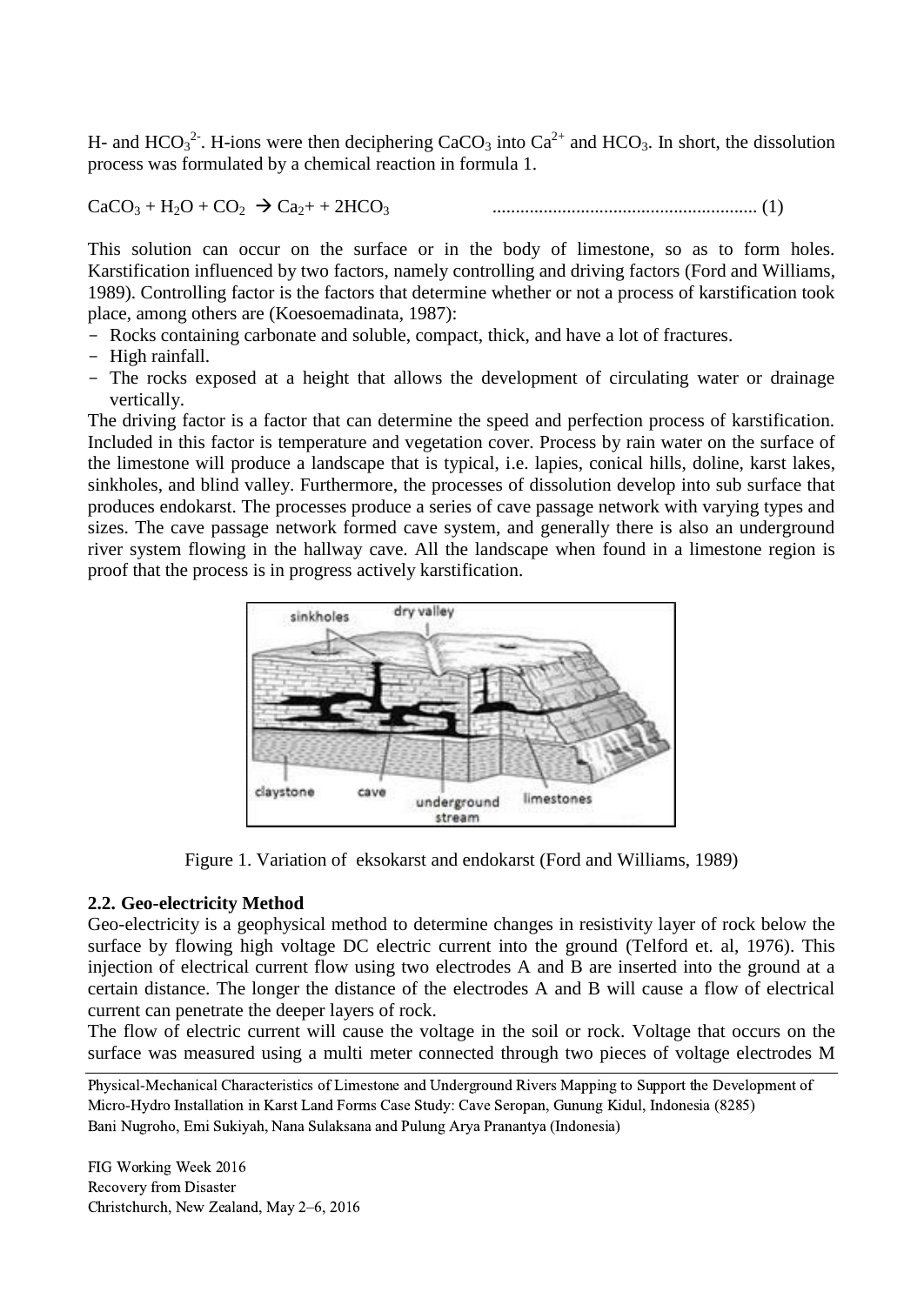and N are the distance is shorter than the distance of the electrodes A and B. When the electrode spacing A and B is converted into larger, then the voltage that occurs at the electrodes M and N also change in accordance with the information on the type of rock that participate injected electric current at a greater depth (Figure 2). Assuming that the depth of rock layers which can be penetrated by the electric current is equal to half of the distance AB or AB/2 and use the electric current pure DC, the estimated effect of the injection flow of electric current is hemispherical with radius AB/2. From the combination of the distance AB/2, MN/2 distance, the amount of electric current flowed, and the voltage that occurs will be obtained a value of Apparent Resistivity. Apparent resistivity occurs because the starting resistivity is a combination of many layers of rock below the surface through which the electrical current.

The flow of electric current in the rock can be classified into three kinds, namely electronic conduction, electrolytic conduction and conduction in the dielectric. Electronic Conduction occurs when rocks have many free electrons so that electric current flows in the rock by the free electrons. Electrolytic conduction occurs when rocks are porous and the pores are filled by electrolytic fluids. At this conduction, the electrical current is carried by ions electrolyte. While the dielectric conduction occurs if the rock is the dielectric to the flow of electric current, which is occurs when the polarization of the material is electrified. Based on the value of the electrical resistivity, rocks are classified into three, namely:

- Good conductor:  $10-8 < \rho < 1$  Ωm
- Intermediate conductor:  $1 < \rho < 107$  Ωm
- Isolator:  $ρ > 107$  Ωm



Figure 2. The position of the current electrodes A and B and the voltage electrodes M and N (Anonymous, 2010b)

#### **2.3. Wenner and Schlumberger Configuration**

Based on the configuration of the potential electrodes and electrodes currents, known some type resistivity methods, such as configuration Wenner, Schlumberger, dipole-dipole and so on. Configuration is a rule in conducting research using geo-electric method. There are several configurations, such as those into 4 pieces electrode located in a straight line with the position of the electrode AB and MN are symmetrical to the center point on both sides. This condition is made to

Physical-Mechanical Characteristics of Limestone and Underground Rivers Mapping to Support the Development of Micro-Hydro Installation in Karst Land Forms Case Study: Cave Seropan, Gunung Kidul, Indonesia (8285) Bani Nugroho, Emi Sukiyah, Nana Sulaksana and Pulung Arya Pranantya (Indonesia)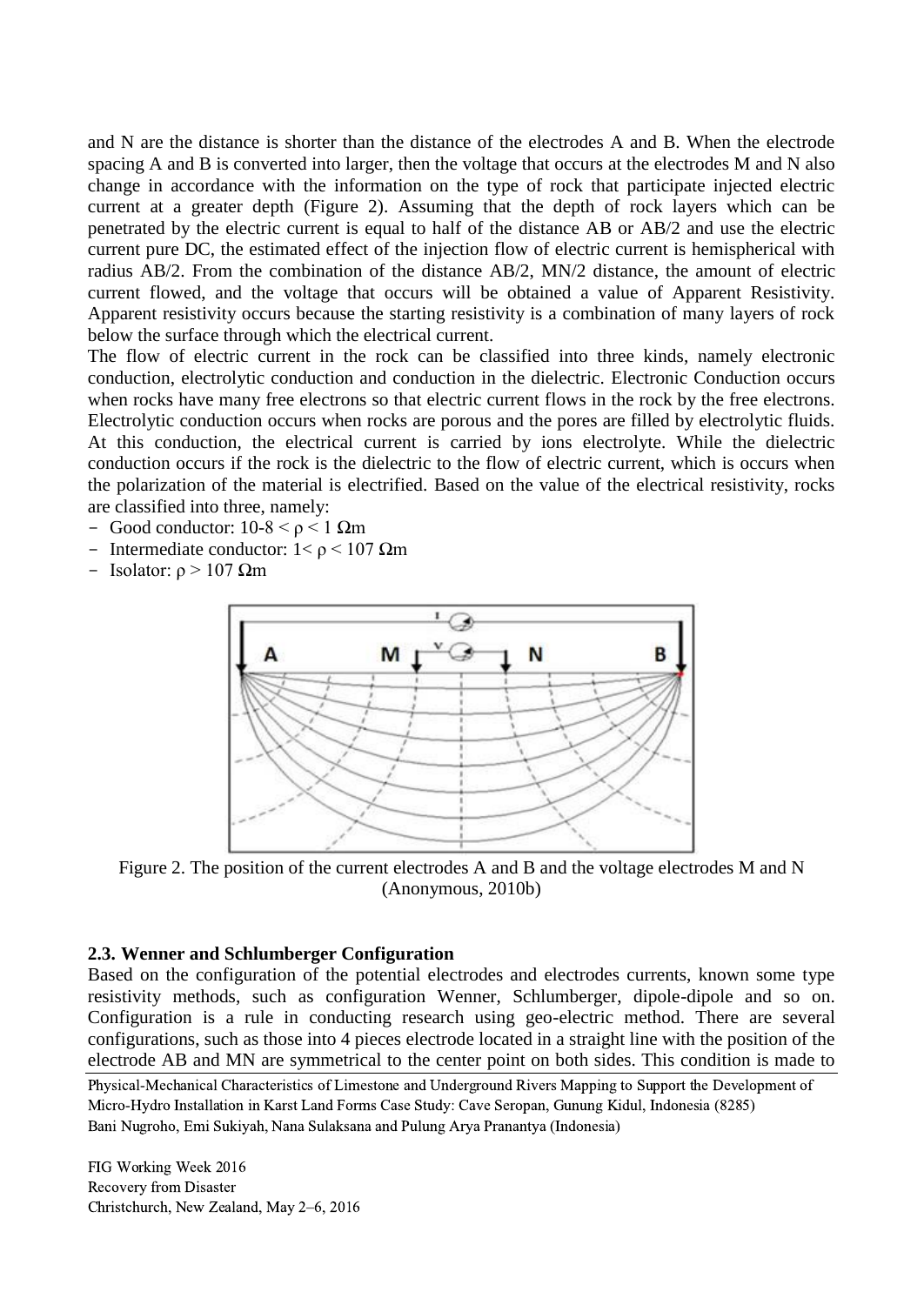the configuration Wenner and Schlumberger (Figure 3). Each configuration has its own calculation method to determine the value of the thickness and resistivity of rock below the surface.

Schlumberger configuration geo-electric method is a method that is widely used to determine the characteristics of the rock layers below the surface, because it is practical and relatively cheap cost of the survey. Generally the rock layers have heterogeneous nature, are not required under geoelectric measurements namely perfectly homogeneous. To the position of rock layers that lie close to the surface, greatly affect the voltage measurement results and this will make the data geoelectric be deviated from the true value. Conditions heterogeneous rock that are natural will be combined with local conditions, for example, the existence of other rock fragments that penetrate between the layers, a factor unevenness of weathering of host rock, the material contained in the road, a pool of local water, piped from metallic materials that can deliver electric current, fencing wire which is connected to the ground, and so on.

The superiority of Wenner configuration is on the electrode MN voltage reading accuracy better with relatively large numbers. This is caused by the MN electrodes are relatively close to the electrode AB. Here can be used multimeter with an impedance measuring instrument that is relatively smaller. The weakness is not able to detect the homogeneity of rocks near the surface which could affect the results of the calculation. Data obtained from Wenner configuration, it is very difficult to eliminate the heterogeneity factor of rock, so that the calculation results to be somewhat less accurate.

Schlumberger configuration ideally at a distance of MN is made as small as possible, so that the distance MN theoretically unchanged. However, due to the limited sensitivity of the measuring instrument, then when the distance AB is relatively large, the distance MN should be changed. MN distance changes should be no larger than 1/5 the distance AB.



Figure 3. (a) Schlumberger configuration and (b) Wenner Configuration (Anonymous, 2010b)

The downside of this Schlumberger configuration is measurable voltage on the electrode MN is generally smaller, especially when relatively far distance AB.Therefore we need a measuring tool multimeter that has the characteristics of high impedance with high accuracy, which can display a minimum voltage four digits or two digits after the decimal point. By other means necessary tool current senders that have a DC power supply voltage is very high. While the advantage is the ability

Physical-Mechanical Characteristics of Limestone and Underground Rivers Mapping to Support the Development of Micro-Hydro Installation in Karst Land Forms Case Study: Cave Seropan, Gunung Kidul, Indonesia (8285) Bani Nugroho, Emi Sukiyah, Nana Sulaksana and Pulung Arya Pranantya (Indonesia)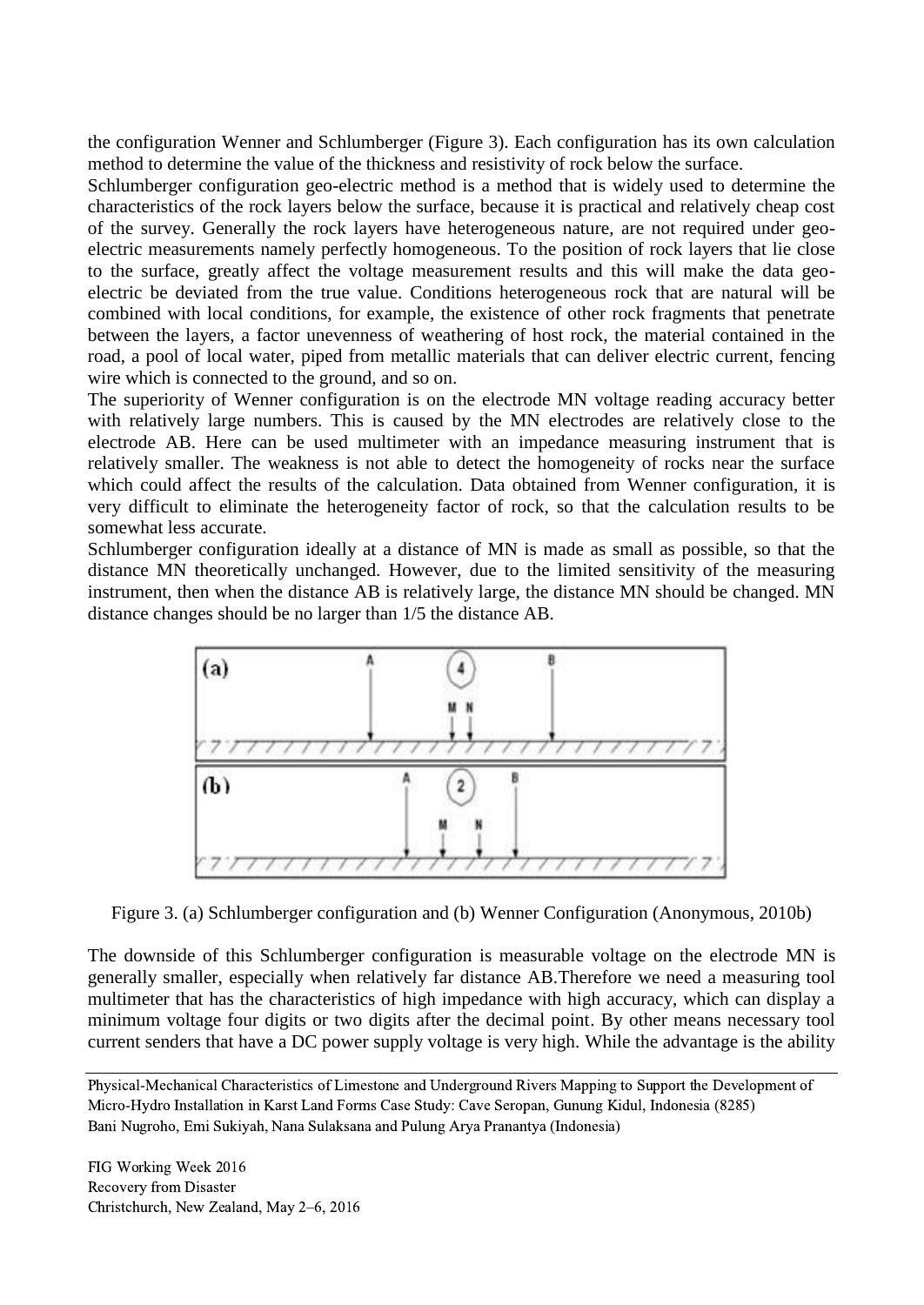to detect the presence of heterogeneity layers of rock on the surface the better, which is done by comparing the apparent resistivity values when there is a change within the electrode MN/2. In order to measure the voltage on the electrode MN to be believed, it should when the distance AB is relatively large, the electrode MN spacing also enlarged. Consideration of changes in the electrode MN spacing towards the electrode AB spacing when electrical voltage reading on the multimeter is so small, for example 1.0 milliVolt.

The equipment used in this study was resistivity meter OYO Model McOhm El 2119C (Figure 4). The equipment is equipped with several additional tools such as cable, the power source in the form of 12-volt battery and Res2DInv software for data processing (Anonymous, 2004).



Figure 4. Geoelectricity tools OYO Model McOhm El 2119C and several additional tools

## **3. RESULT AND DISCUSS**

**3.1. Condition of Cave Seropan**



Goa Seropan length is approximately 888 meters with a depth 62 meters from the ground. The entrance of the cave is located at the bottom of a closed basin (Figure 5). Low-roofed hallway early to arrive at a larger space and part of the next hall is accessible by foot. The hall of the mouth of the cave to the body of the underground river has a length approximately 211 meters. Underground river in the Cave Seropan have a debit of 600 to 800 liters per second during the dry season (Anonymous, 2009). Subsurface illustration of the Cave Seropan shown by Figure 6.

Figure 5. The entrance to the Cave Seropan

Physical-Mechanical Characteristics of Limestone and Underground Rivers Mapping to Support the Development of Micro-Hydro Installation in Karst Land Forms Case Study: Cave Seropan, Gunung Kidul, Indonesia (8285) Bani Nugroho, Emi Sukiyah, Nana Sulaksana and Pulung Arya Pranantya (Indonesia)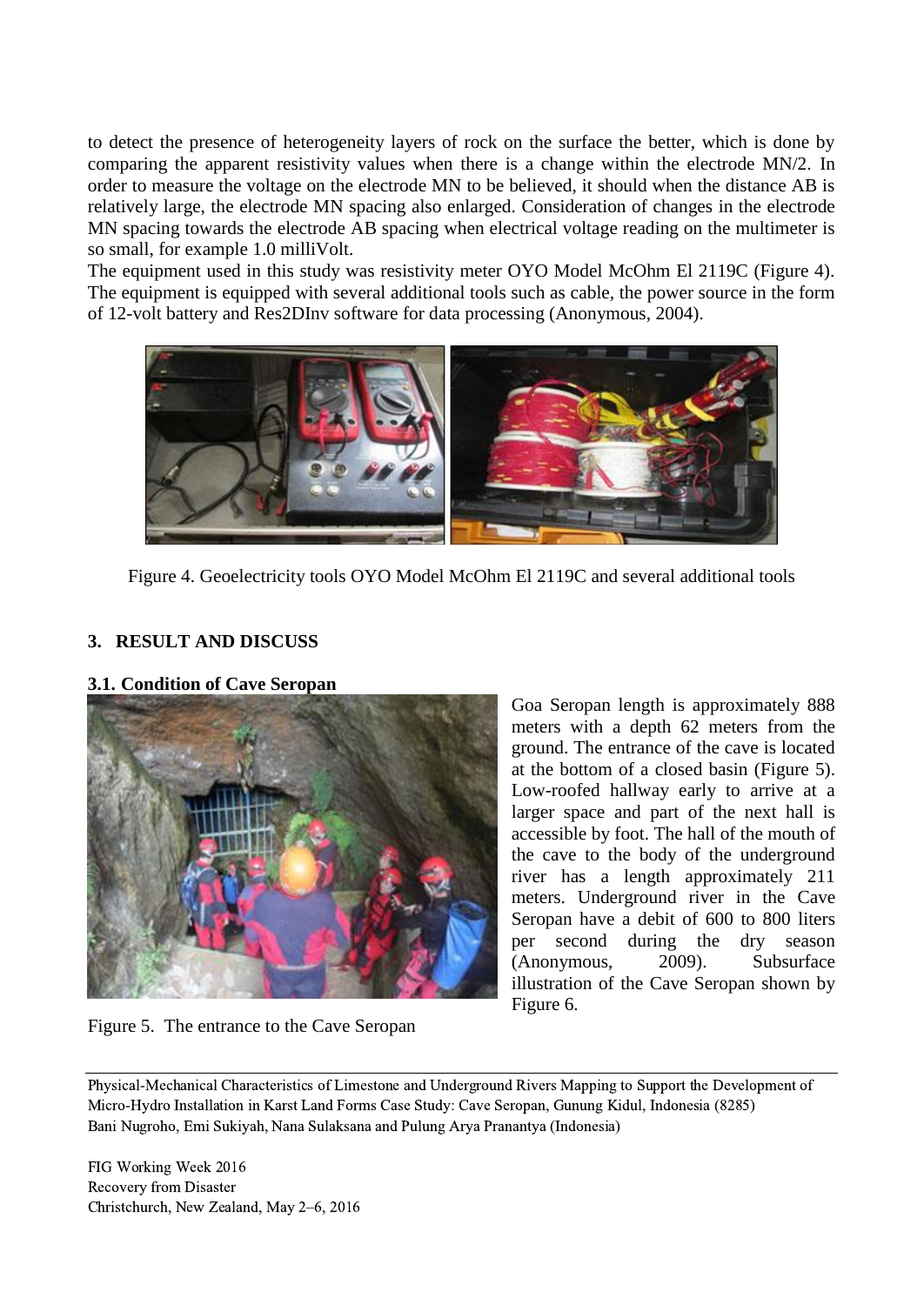Upstream hallway, fully submerged in water with a depth between 1 meter to 1.5 meters. The hallway ended in a sump, the cave passage which is entirely submerged in water, from the bottom up to the roof. Downstream, relatively shallow water depth, approximately 0.6 meters to 1.5 meters. The hallway ends at a place where there is the first waterfall with a height of 8 meters. After this first waterfall, the hall continues about 200 meters before ending at the second waterfall with a height of approximately 9 meters. Furthermore, underground river ended in a sump again (Anonymous, 2010a).



Figure 6. Subsurface ilustration of Cave Seropan (Anonymous, 1988)

### **3.2. Physical and mechanical characteristic of limestone**

Geoelectric measurements above the cave Seropan with surface topography as in Figure 7, conducted with four expanse to the position as Figure 8. In doing geoelectric measurements to obtain resistivity value of the object of investigation, the known location of the cave Seropan existing underground through mapping speleology. Resistivity value of the location of the cave was then used as a reference in determining the position of an underground cave on the other expanse. Likewise, the estimation of other underground conditions. For example the presence of cavities and so on (Darsono, 2012).

Physical-Mechanical Characteristics of Limestone and Underground Rivers Mapping to Support the Development of Micro-Hydro Installation in Karst Land Forms Case Study: Cave Seropan, Gunung Kidul, Indonesia (8285) Bani Nugroho, Emi Sukiyah, Nana Sulaksana and Pulung Arya Pranantya (Indonesia)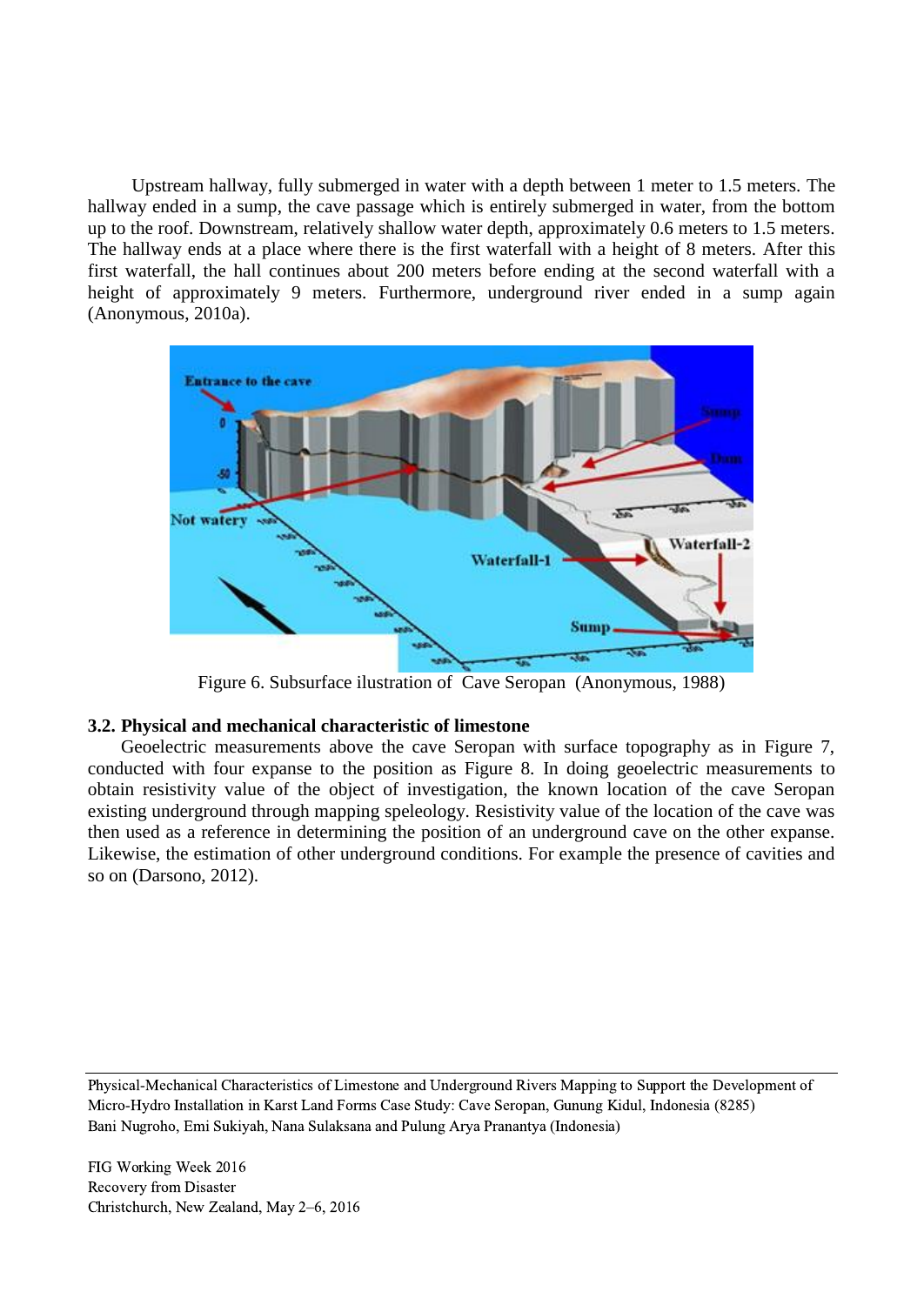

Figure 7. Topographic map on the top of Cave Seropan (KIT, 2010)



Measurements of expanse-1, with total length are 432 meters and spaced 9 meters. Tracks are along the village road are relatively flat. Based on the results of these measurements, it is known that there is an underground river at a depth of 35 to 50 meters with the possibility of also contained an underground river to a depth of 70 meters. Resistivity values were obtained for underground cave is more than 450 ohm and underground rivers range from 10 to 45 ohms. Resistivity values on the underground river less than the resistivity of cavities or caves are relatively less water content (Figure 9a).

Clastic limestone reflected in blue and green, reefs limestone in yellow to brownish, while the purple color with high resistivity reflecting the caves or voids (Rahardjo et.al., 1995). Based on the calculation in the expanse-1, the distribution of voids in the area below this expanse is estimated at 15%.

Figure 8. The expanse location of geoelectricity measurement on the top of Cave Seropan

Physical-Mechanical Characteristics of Limestone and Underground Rivers Mapping to Support the Development of Micro-Hydro Installation in Karst Land Forms Case Study: Cave Seropan, Gunung Kidul, Indonesia (8285) Bani Nugroho, Emi Sukiyah, Nana Sulaksana and Pulung Arya Pranantya (Indonesia)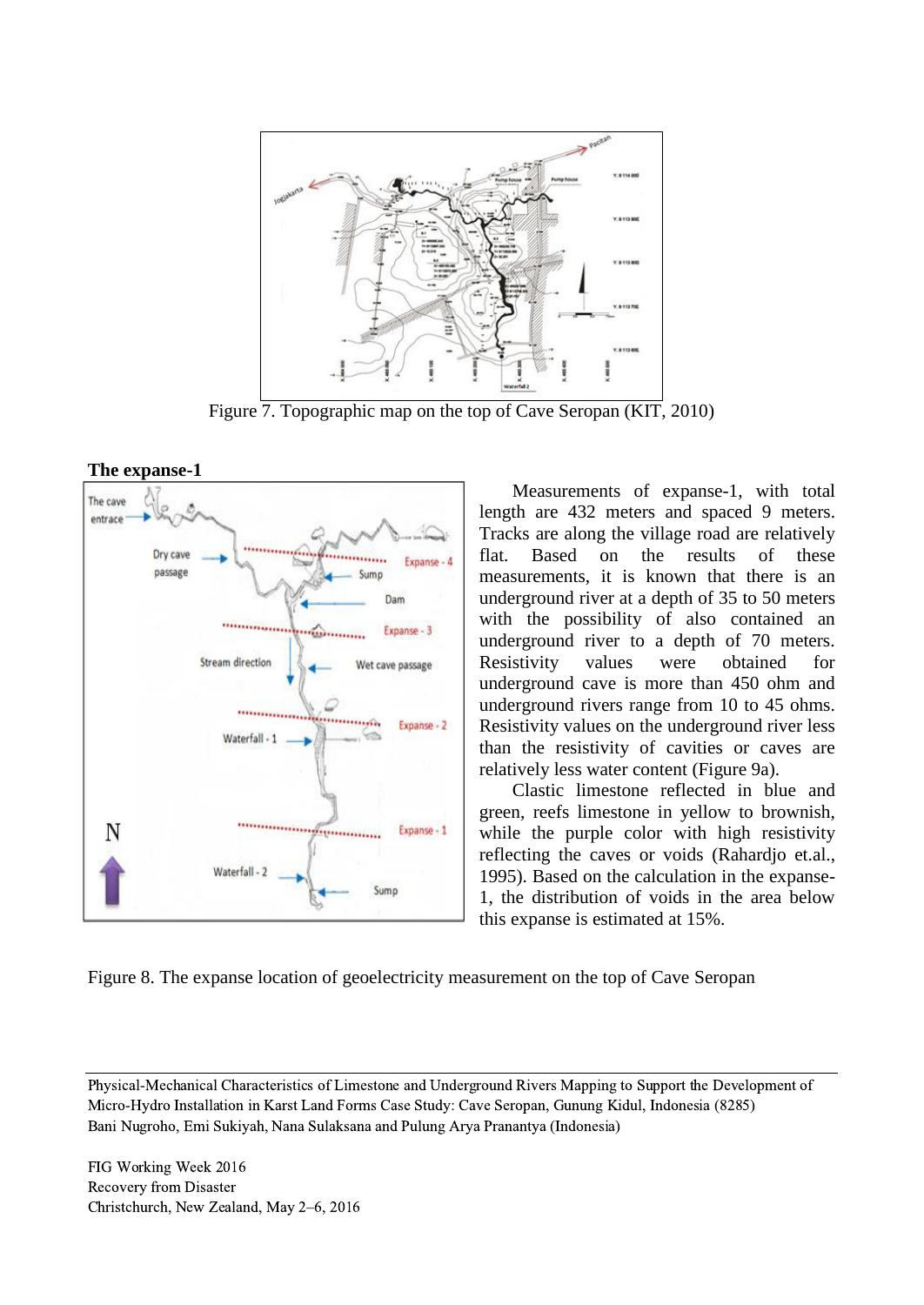#### **The expanse-2**

Each electrode with a spacing 18 meters. Length of expanse reaching 288 meters. Measurements in this expanse was performed using Schlumberger configuration, the depth can reach about 57.4 meters. Measurement starts at UTM coordinates 9113838 L0465280, extending from west to east through the residential area. The results obtained, as shown in Figure 9b.

Expanse-2 at the surface lies in the region composed of clastic limestone. In the cross section of expanse-2, it appears that the value of resistivity of rocks vary greatly (Figure 9b). It can be interpreted that the rock conditions are not homogeneous because there are many cavities as a result of the dissolution process. If correlated with the condition of the rock on the surface, the area expanse-2 is located in clastic limestone. At that location, relatively low resistivity, so interpreted that the blue to green region relatively solid condition, not a lot of cavities. The yellow color is a rock with a resistivity greater, with resistivity values ranging from 100 to 950 ohm meter. This color is interpreted as reefs limestone, dense and massive condition. Red and purple, with resistivity values between 1,016 to 3,000 ohm meters, with a depth range of 30 to 40 meters, are interpreted as a cavity large enough. This is the cave itself. Based on these results concluded that subsurface conditions in expanse-2 contained cavities with varying shapes and sizes. Overall, the distribution of these cavities reaches 10%.

Physical-Mechanical Characteristics of Limestone and Underground Rivers Mapping to Support the Development of Micro-Hydro Installation in Karst Land Forms Case Study: Cave Seropan, Gunung Kidul, Indonesia (8285) Bani Nugroho, Emi Sukiyah, Nana Sulaksana and Pulung Arya Pranantya (Indonesia)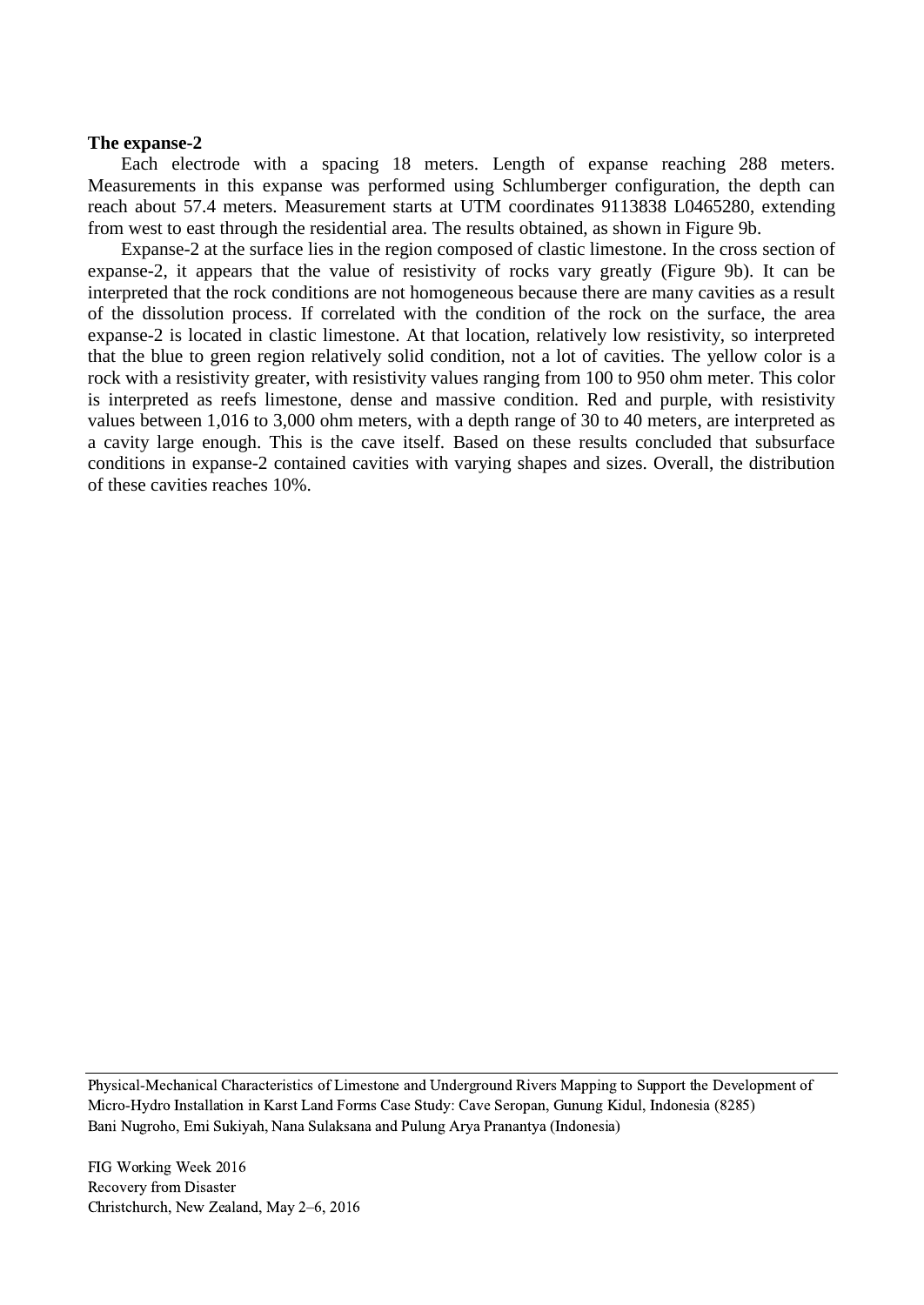

Figure 9. Tomography cross-section on the expanse-1 (a), the expanse-2 (b), the expanse-3 (c), and the expanse-4 (d)

Physical-Mechanical Characteristics of Limestone and Underground Rivers Mapping to Support the Development of Micro-Hydro Installation in Karst Land Forms Case Study: Cave Seropan, Gunung Kidul, Indonesia (8285) Bani Nugroho, Emi Sukiyah, Nana Sulaksana and Pulung Arya Pranantya (Indonesia)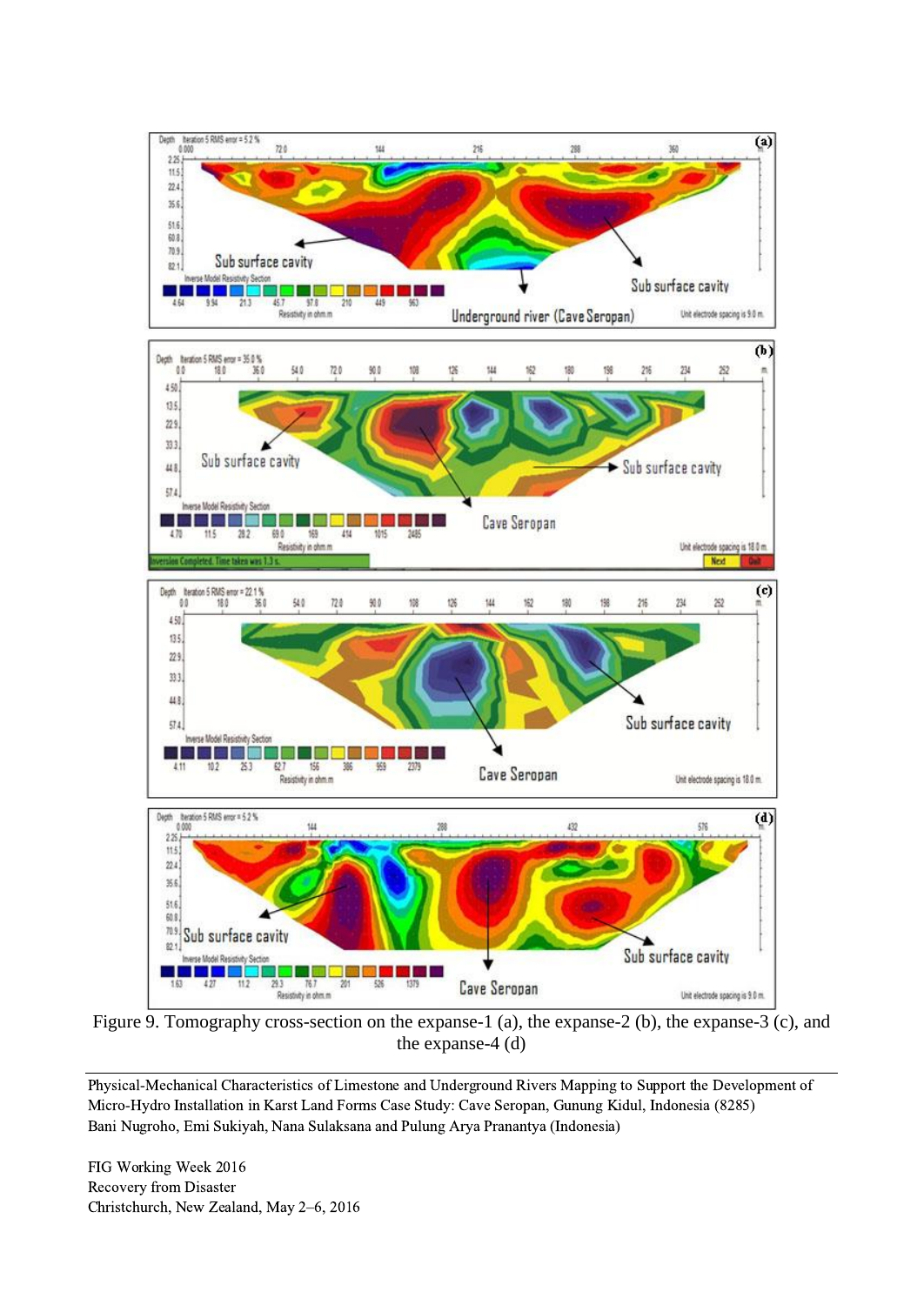#### **The expanse-3**

Expanse-3 also conducted above the cave Seropan, with electrode spacing 18 meters along the 288 meters. Measurements in this expanse conducted using Schlumberger configuration, the depth can reach about 57.4 meters. Position measurement expanse-3, extending from west to east through a residential area, located in clastic limestone.

In the tomography cross-section of expanse-3 (Figure 9c), it appears that the value of resistivity of rocks is also very varied. It can be interpreted that the rock conditions are not homogeneous because there are many cavities as a result of the dissolution process. Blue-green color indicate the presence of carbonate rocks with depth range between 5 to 54 meters and has a resistivity values between 4.11 up to 62.7 ohm meter. Clastic limestone porous and there are many cavities as a result of the dissolution process. The rounded shape of the blue color is a form of the condition is very watery caves, both as an underground river and water dripping from the roof of the cave. The yellow color is a carbonate rock with depth range between 6 to 50 meters and has a resistivity value varies between 62.7 up to 919 ohm meter. This is a limestone reefs is massive and dense, so the water is difficult to flow. Red and purple is the cavity surface has a depth range of 2 meters to 7 meters and has a value of resistivity of 1,000 to 3,000 ohm meter. Based on these results, concluded that under the surface in the expanse-3 contained cavities with varying shapes and sizes, with distribution reaching 15%.

#### **The expanse-4**

Measurement along 432 meters with a space 9 meters. Tracks are along the village road is relatively flat. The measurement results show there is an underground river at a depth of 35 to 50 meters. Even, allegedly found also an underground river to a depth of 70 meters.

Based on the results of this geoelectric investigation, there may be some other underground caves in the eastern part of the Cave Seropan. The investigation on a expanse-4 shows that the resistivity value of underground river cave more than 500 ohms. Resistivity values were obtained for underground cave are more than 450 ohms and underground rivers range from 10 to 45 ohms. Resistivity values on the underground river less than the resistivity of cavities or caves are relatively less water content (Figure 9d). There may be some other underground caves in the eastern part of the cave Seropan. As in expanses of the others, subsurface conditions on this expanse also has a lot of cavities. Based on the calculation, distribution cavity under expanse-4 reaching 10%.

#### **CONCLUSION**

The resistivity value of rock below the surface that is above the cave Seropan known to so varied. This shows that the condition of limestone that make up this region is very heterogeneous. Subsurface conditions at the top of the cave Seropan, generally not solid and massive but found the cavities beneath the surface. Resistivity value of the cavity turns out varying. If the cavity is filled with water, then the resistivity value is low. Likewise, Seropan cave with an underground river. Conversely, if the conditions are dry then the value of resistivity is high. Cavities are located at varying depths, with a distribution of about 10% to 15% of the total volume of rock.

Physical-Mechanical Characteristics of Limestone and Underground Rivers Mapping to Support the Development of Micro-Hydro Installation in Karst Land Forms Case Study: Cave Seropan, Gunung Kidul, Indonesia (8285) Bani Nugroho, Emi Sukiyah, Nana Sulaksana and Pulung Arya Pranantya (Indonesia)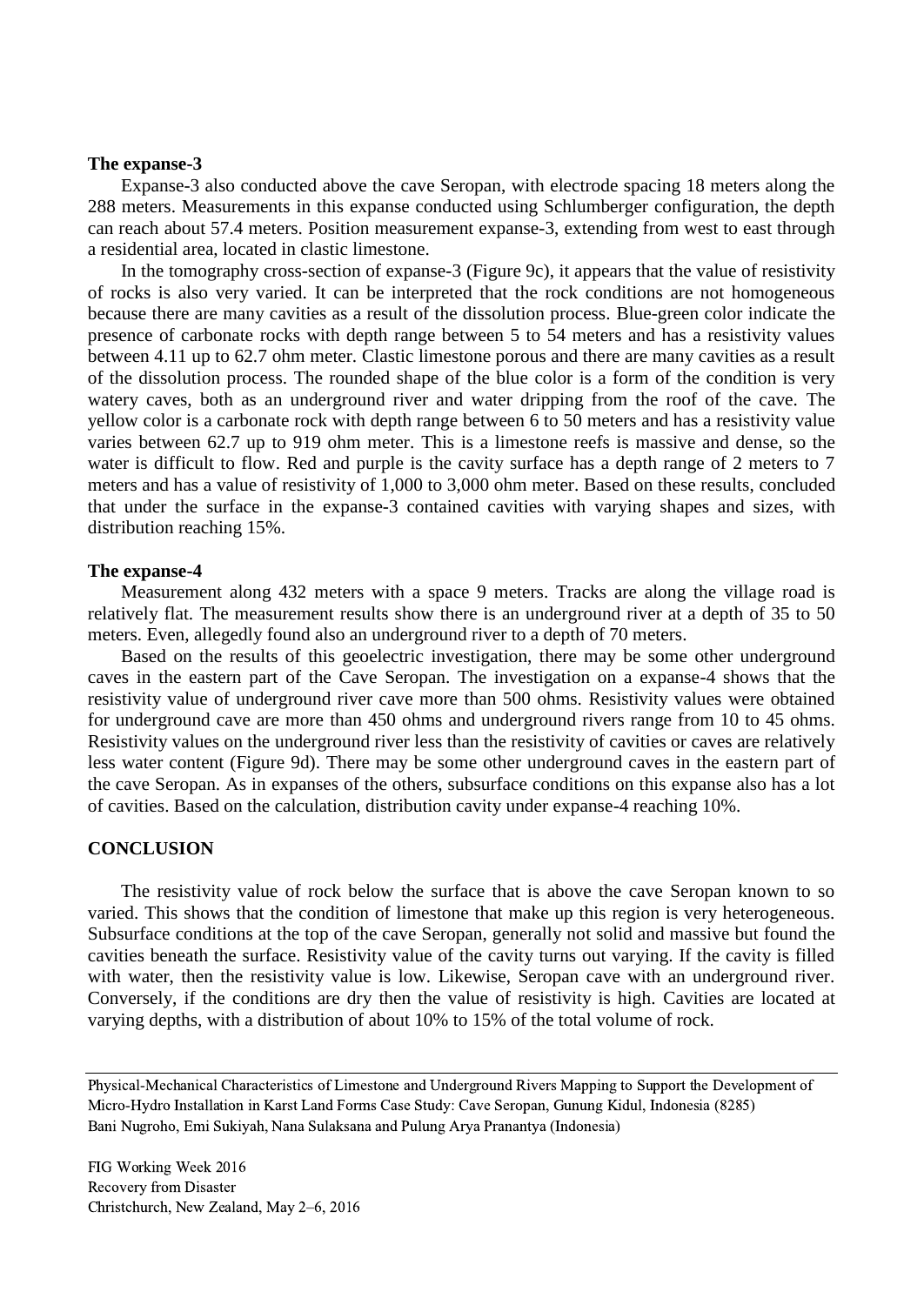Geo-electric method with Schlumberger configuration besides being able be relied on to determine the existence of an underground cavity, it can also be used for mapping underground river.

### **ACKNOWLEDGMENTS**

The authors are grateful to Prof. Edi Prasetyo Utomo, Prof (Em). Adjat Sudradjat, Dr. M. Basuki Hadimuljono, Dr. Ildrem Syafri, Dr. Burhannudinnur, and Prof. Hendarmawan for supporting this research. They also would like to thank Mr. Pulung and Team on behalf of Research and Development Center of Water Resources, for all support for field work

#### **REFERENCES**

Anonymous, 1988, Map of Cave Seropan, Semanu District, GunungKidul,Yogyakarta, Acintyacunyata Spleological Club (ASC).

Anonymous, 2004, Geoelectrical Imaging 2D & 3D, Geotomo Software.

- Anonymous, 2009, Underground Reservoir Technology Development. Final Report, Research and Development Center of Water Resources, Ministry of Public Works, Bandung, Indonesia.
- Anonymous, 2010a, Underground Reservoir Technology Development. Final Report, Research and Development Center of Water Resources, Ministry of Public Works, Bandung, Indonesia.
- Anonymous, 2010b, Geoelectricity method. Ptbudie.files.wordpress.com <http//www.google.co.id/ geolistrik $>$  [July 5, 2014].
- Darsono, Syamsurizal, 2012, Application of resistivity method for the identification of rock lithology as a preliminary study of the building foundation construction activities. Indonesian Journal of Applied Physics, vol.3 no.1.
- Ford, D. and Williams, P., 1989, Karst Geomorphology and Hydrology. Unwin Hyman Ltd, London.
- Hendayana, Heru, 1994, Resistivity method for groundwater exploration. Departement of Geology. Faculty of Engineering, Gadjah Mada University, Yogyakarta, Indonesia.
- Karlsruhe Institute of Technology (KIT), 2010, Pre-Design of the Hydropower Plat with Wood Stave Pipeline in Gua Seropan, Joint Project Integrated Water Rescources Management (IWRM) in Gunung Kidul, Yogyakarta, Indonesia.
- Koesoemadinata, R. P., 1987, Reef Carbonate Exploration, Institut Teknologi Bandung, Indonesia.
- Rahardjo, W, Sukandarrumidi, and Rosidi, HMD, 1995, Geological map of the Yogyakarta sheet, Jawa, 1 : 100,000 scale. Geological Research and Development Center, Bandung.
- Telford, W.M., Geldart, L.P., Sheriff, R.E., and Keys, D.A, 1976, Applied Geophysics. Cambridge University Press.860 p.

#### **BIOGRAPHICAL NOTES**

**Bani Nugroho** received the Engineering degree in Geology from Gajah Mada University in 1980, Master degree in 1998 from Postgraduate program of Miningl Engineering - Institute of Technology Bandung, and Doctor Degree in 2016 from Postgraduate Program of Geological Engineering -

Physical-Mechanical Characteristics of Limestone and Underground Rivers Mapping to Support the Development of Micro-Hydro Installation in Karst Land Forms Case Study: Cave Seropan, Gunung Kidul, Indonesia (8285) Bani Nugroho, Emi Sukiyah, Nana Sulaksana and Pulung Arya Pranantya (Indonesia)